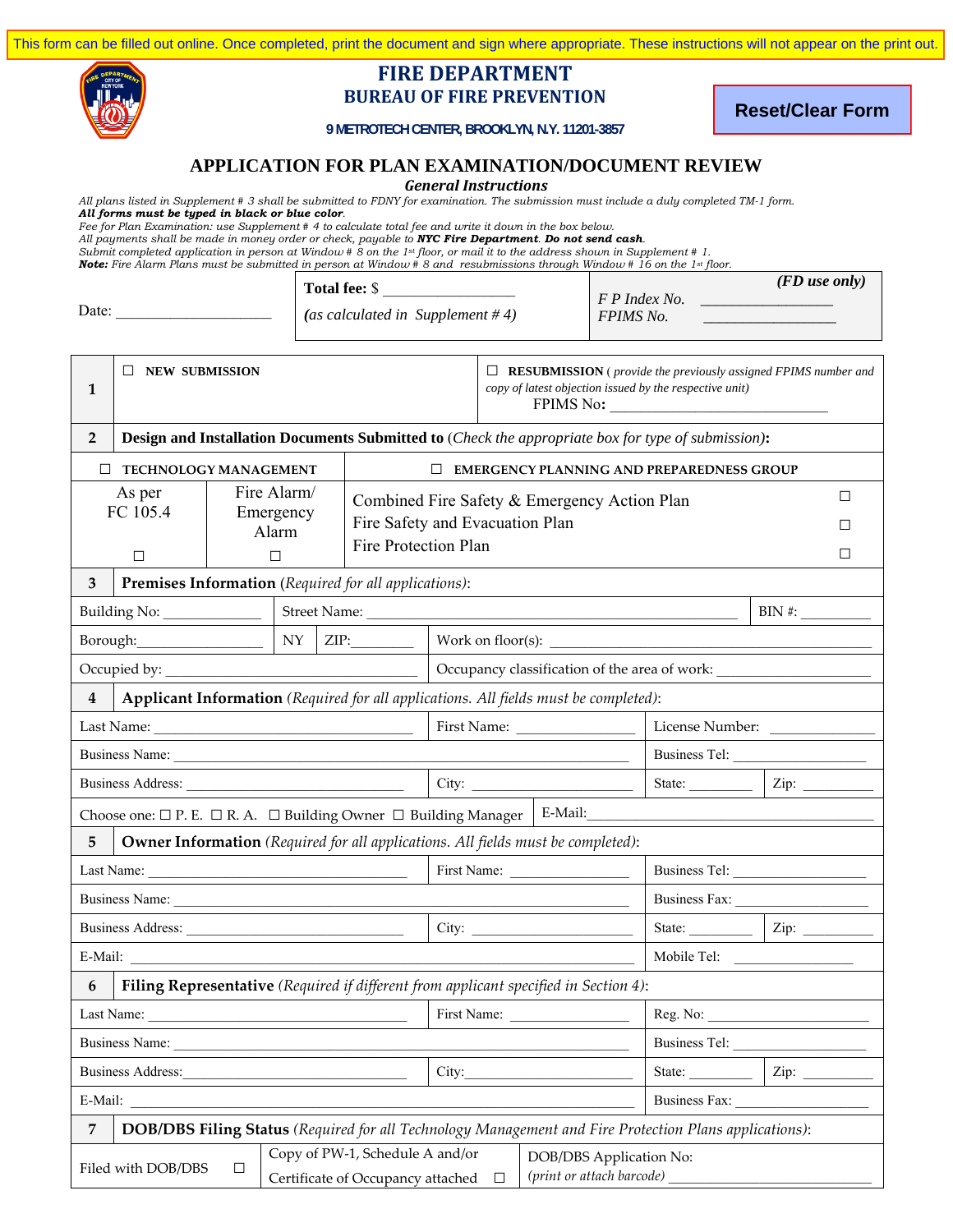| $\bf 8$                | <b>Building Occupancy Group</b> (Required for all applications. Indicate dominant occupancy of the building.                                                                                                                                     |                           |                             |              |                                                                                                                           |                           |        |                  |                                |
|------------------------|--------------------------------------------------------------------------------------------------------------------------------------------------------------------------------------------------------------------------------------------------|---------------------------|-----------------------------|--------------|---------------------------------------------------------------------------------------------------------------------------|---------------------------|--------|------------------|--------------------------------|
|                        |                                                                                                                                                                                                                                                  |                           |                             |              |                                                                                                                           |                           |        |                  |                                |
| 9                      | <b>Building Characteristics and Fire Protection Features:</b>                                                                                                                                                                                    |                           |                             |              |                                                                                                                           |                           |        |                  |                                |
|                        | Building<br><b>Building</b><br>Stories:<br>Height $(ft.)$ :                                                                                                                                                                                      |                           |                             |              | Construction<br>Occupied floor located more than 75 ft<br>above the lowest level of FD vehicle access:<br>Classification: |                           | $\Box$ |                  |                                |
|                        | <b>Fully Sprinklered</b>                                                                                                                                                                                                                         | $\Box$                    | Identify floor(s) protected |              | Partially Sprinklered                                                                                                     |                           | $\Box$ |                  | Non-Sprinklered<br>$\Box$      |
| 10                     | <b>Work Type</b> (Choose your work type(s) from supplement $# 3$ ):                                                                                                                                                                              |                           |                             |              |                                                                                                                           |                           |        |                  |                                |
| Installation<br>Type # |                                                                                                                                                                                                                                                  | Installation<br>Type $#_$ |                             | Installation |                                                                                                                           | Installation<br>Type $#_$ |        | Other (specify): |                                |
| 11                     | Classification of Work (Required for all applications):                                                                                                                                                                                          |                           |                             |              |                                                                                                                           |                           |        |                  |                                |
| <b>New</b>             |                                                                                                                                                                                                                                                  |                           | $\Box$                      |              | Additions/Modifications                                                                                                   |                           | $\Box$ |                  | Post Approval Amendment(PAA) □ |
| 12                     | <b>Job Description</b> (Required for all applications. Use separate sheet if necessary):                                                                                                                                                         |                           |                             |              |                                                                                                                           |                           |        |                  |                                |
|                        |                                                                                                                                                                                                                                                  |                           |                             |              |                                                                                                                           |                           |        |                  |                                |
|                        |                                                                                                                                                                                                                                                  |                           |                             |              |                                                                                                                           |                           |        |                  |                                |
|                        |                                                                                                                                                                                                                                                  |                           |                             |              |                                                                                                                           |                           |        |                  |                                |
|                        |                                                                                                                                                                                                                                                  |                           |                             |              |                                                                                                                           |                           |        |                  |                                |
|                        |                                                                                                                                                                                                                                                  |                           |                             |              |                                                                                                                           |                           |        |                  |                                |
| 13                     | Filed to comply with Section of Code, Rules (Required for all applications):                                                                                                                                                                     |                           |                             |              |                                                                                                                           |                           |        |                  |                                |
|                        |                                                                                                                                                                                                                                                  |                           |                             |              |                                                                                                                           |                           |        |                  |                                |
| 14                     | Applicant's Statement and Signature (Required for all applications):                                                                                                                                                                             |                           |                             |              |                                                                                                                           |                           |        |                  |                                |
|                        | Falsification of any statement is a misdemeanor under the NYC Administrative Code and is punishable by a fine or<br>imprisonment, or both. It is unlawful to give to a city employee, or for a city employee to accept, any benefit, monetary or |                           |                             |              |                                                                                                                           |                           |        |                  |                                |

imprisonment, or both. It is unlawful to give to a city employee, or for a city employee to accept, any benefit, monetary or otherwise, either as a gratuity for properly performing the job or in exchange for special consideration. Violation is punishable by imprisonment, fine, or both.

 I prepared or supervised the preparation of the plans and specifications herewith submitted and to the best of my knowledge and belief, the plans and work shown thereon comply with the provisions of the NYC Administrative Code.

I hereby acknowledge that the application fee submitted is non-refundable.

|                            | (Signature)      | (FD use only)            | (Print Name)         |                     |
|----------------------------|------------------|--------------------------|----------------------|---------------------|
| Fee Paid<br>$\Box$         |                  | Amount: ________________ |                      |                     |
|                            |                  |                          | Cashier Endorsement: |                     |
|                            |                  |                          |                      |                     |
| Approved                   | $Objection(s)$ : | Date:<br>$\Box$          |                      | Disapproved/Denied: |
| □                          |                  | Resubmission required:   | $\Box$               | $\Box$              |
| Comment(s)/Stipulation(s): |                  |                          |                      |                     |
|                            |                  |                          |                      |                     |
|                            |                  |                          |                      |                     |
|                            |                  |                          |                      |                     |
|                            |                  |                          |                      |                     |
|                            |                  |                          |                      |                     |
|                            |                  |                          |                      |                     |

Examiner: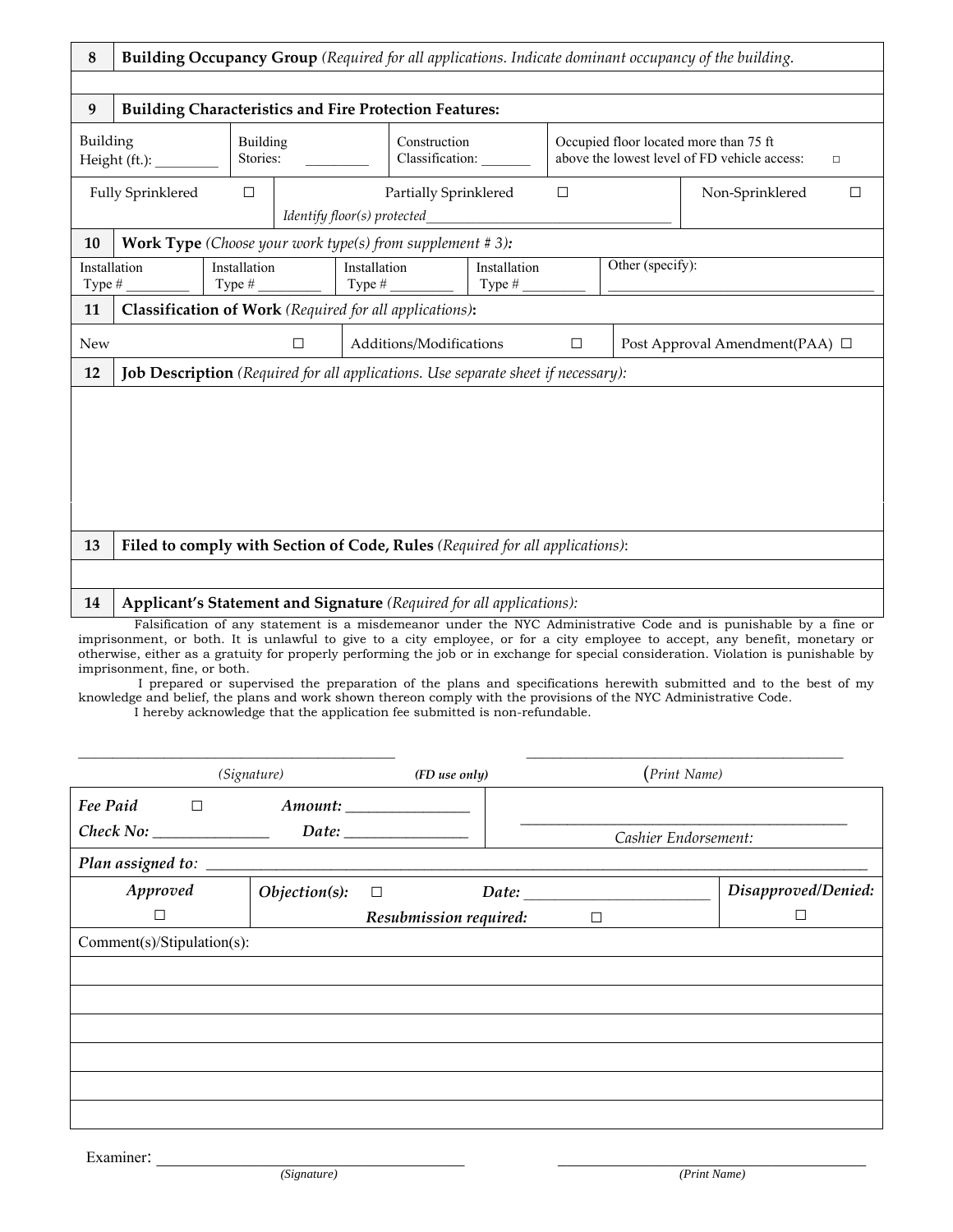

## **Supplement # 1 INSTRUCTIONS FOR COMPLETING APPLICATION FORM TM-1**

#### **General Instructions**

- All design and installation documents for items listed in Supplement # 3 or required by NYC Fire Code shall be submitted to FDNY for examination must be accompanied by duly completed TM-1 form.
- For documents required to be filed with the New York City Department of Buildings (DOB) or Department of Small Business Services (DSBS) , a separate form shall be submitted (and a separate fee charged) for each DOB or DSBS filing (file/application number).
- All fees must be submitted with the application. Fees are non-refundable. Use Supplement #4 to calculate total fee.
- All forms must be typed in black or blue ink.
- If additional space is required, please use  $8\frac{1}{2} \times 11$  sheet and attach to the form.
- Submit completed application:
	- in person at Window #8, 9 MetroTech Center, Brooklyn, NY 11201(Hrs.Mon to Fri 8AM to 3PM)
	- $\bullet$  or by mail (except Fire Alarm applications)- to one of the following addresses:

| All Technology Management Plans | All Emergency Preparedness Plans |
|---------------------------------|----------------------------------|
|                                 |                                  |

Fire Department of City of New York Bureau of Fire Prevention Technology Management 9 MetroTech Center, Third Floor Room 3W-2 Brooklyn, NY 11201-3857

Fire Department of City of New York Bureau of Fire Prevention Emergency Planning & Preparedness Group 9 MetroTech Center, Third Floor Room 3W-6 Brooklyn, NY 11201-3857

#### **Detailed Instructions**

|                | <b>Section</b>                                    | <b>Instructions</b>                                                                                                                                                                                                                                                                                                                                                   |
|----------------|---------------------------------------------------|-----------------------------------------------------------------------------------------------------------------------------------------------------------------------------------------------------------------------------------------------------------------------------------------------------------------------------------------------------------------------|
|                | New or Resubmission                               | Check $(X)$ the appropriate box to indicate the application is new or<br>resubmission. All resubmissions must have the assigned FPIMS # printed<br>on TM-1 and include the latest objection/s issued by the respective unit/s.                                                                                                                                        |
| $\overline{2}$ | Design and Installation<br>Documents submitted to | Check $(X)$ the appropriate box to indicate the type and the unit the<br>application will be submitted to                                                                                                                                                                                                                                                             |
| 3              | Premises Information                              | Indicate building number, street name, borough, zip code, and BIN #. BIN<br>is Building Information Number issued by the Department of Buildings and<br>must be included for all Fire Alarm, EAP, Fire Safety, and Fire Protection<br>plans. Must include all floors of work, name of the tenant's if applicable<br>and occupancy classification of the area of work. |
| $\overline{4}$ | <b>Applicant Information</b>                      | Provide the name, business name, address, telephone, and e-mail of the<br>applicant.<br>License number is the Engineer's or the Architect's license number issued<br>by New York State.                                                                                                                                                                               |
| 5              | <b>Owner Information</b>                          | Provide the name, business name, address, telephone, fax, and e-mail of the<br>premises owner.                                                                                                                                                                                                                                                                        |
| 6              | <b>Filing Representative</b>                      | Provide name, business address, telephone, fax, e-mail and Registration<br>Number (Reg. $#$ ) of the filing representative. Registration Number is the<br>number issued by NYC Fire Department as filing processor (Expeditor).                                                                                                                                       |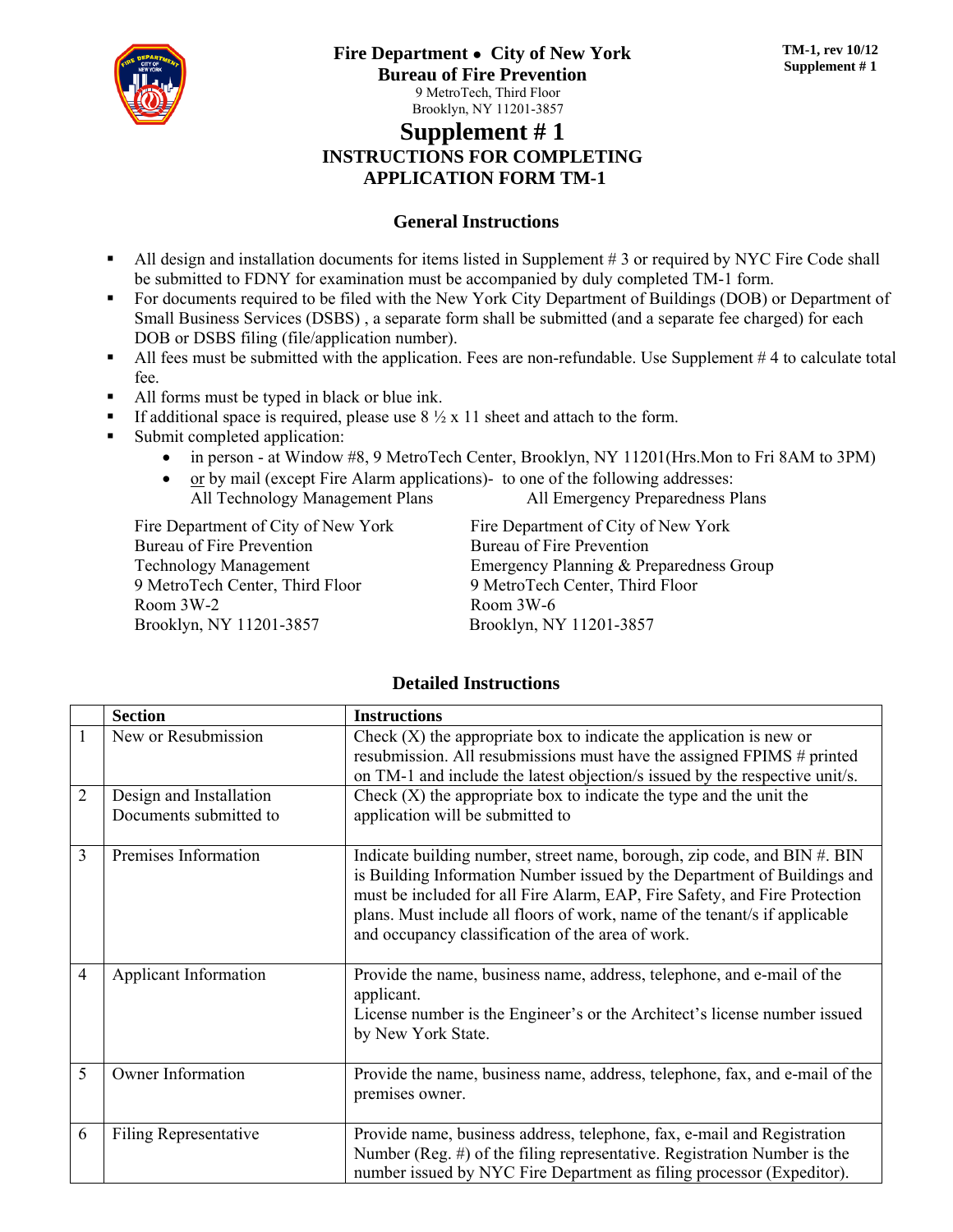| 7  | <b>DOB/DBS</b> Filing Status                                    | Check $(X)$ the appropriate box to indicate whether this work is filed with<br>Department of Buildings or Department of Business Services. Provide<br>DOB/DBS application number and copy of the PW-1 application. Copy of<br>approved PW-1A (Schedule A) or copy of Certificate of Occupancy shall<br>also be submitted for all fire alarm plan applications.<br>This section must be completed for all Technology Management and Fire<br>Protection Plan submissions. |
|----|-----------------------------------------------------------------|-------------------------------------------------------------------------------------------------------------------------------------------------------------------------------------------------------------------------------------------------------------------------------------------------------------------------------------------------------------------------------------------------------------------------------------------------------------------------|
| 8  | Occupancy Group                                                 | Provide the dominant occupancy of the building. See supplement $#2$ .                                                                                                                                                                                                                                                                                                                                                                                                   |
| 9  | Building Characteristics and<br><b>Fire Protection Features</b> | Indicate the height of the building, number of stories and type of<br>construction, high rise building as per Building Code, fully sprinklered<br>building or partially sprinklered building or non-sprinklered. If partial<br>sprinkler protection is provided, indicate the floors that are protected by<br>sprinklers.                                                                                                                                               |
| 10 | Work Type                                                       | Indicate the type of work that is submitted for plan approval. Use<br>Supplement $# 3$ to find the installation type. Specify the plan type as<br>"Other" for all design and installation documents not listed in supplement<br>#3 and Emergency Preparedness Plans.                                                                                                                                                                                                    |
| 11 | Classification of Work                                          | Indicate whether the plan submission is new, additions/modifications, post<br>approval amendment (PAA).                                                                                                                                                                                                                                                                                                                                                                 |
| 12 | Job Description                                                 | Give a detailed description of job. Use additional sheets if necessary.<br>Describe the type of system proposing to install as per Building Code<br>section BC 907 requirements                                                                                                                                                                                                                                                                                         |
| 13 | Filed to comply with section of<br>Codes, Rules                 | Indicate the section of the code or rule. If additional factors to be<br>considered, please specify and attach supporting documents. Use additional<br>sheets if necessary.                                                                                                                                                                                                                                                                                             |
| 14 | Applicant's Statement and<br>Signature                          | Applicant must print his/her name and sign the application.                                                                                                                                                                                                                                                                                                                                                                                                             |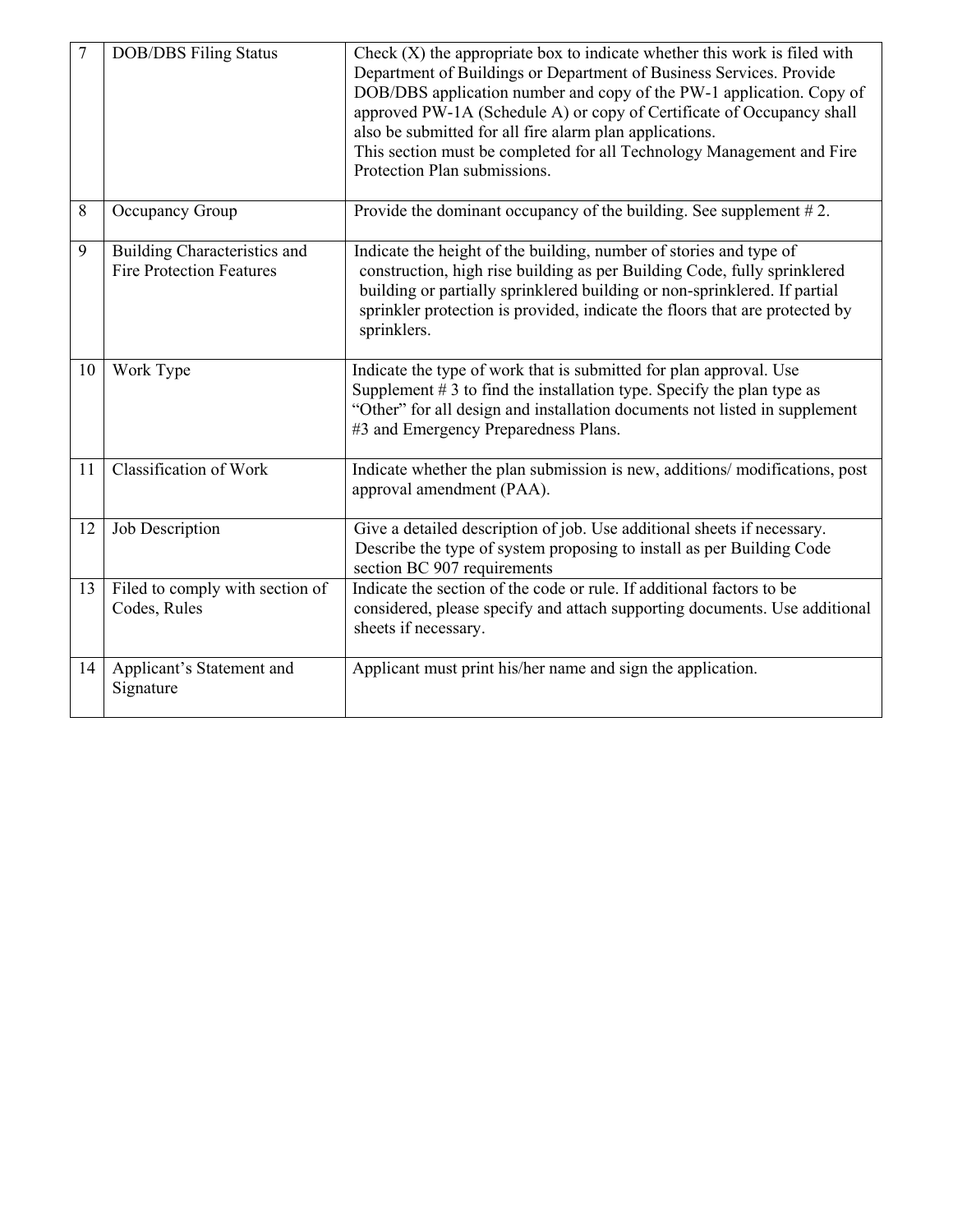

# **Fire Department** ● **City of New York**

### **Bureau of Fire Prevention**

9 MetroTech Center, Third Floor Brooklyn, NY 11201-3857

# **Supplement # 2**

**(see items # 3 & 8 plan examination form TM-1)** 

## **OCCUPANCY DESCRIPTION LIST**

| 2008                    | <b>OCCUPANCY DESCRIPTION</b>                                                                                                                     | 1968              |
|-------------------------|--------------------------------------------------------------------------------------------------------------------------------------------------|-------------------|
| <b>CODE</b>             |                                                                                                                                                  | <b>CODE</b>       |
| $\mathbf{A}$            | Assembly: group A-1, A-2, A-3, A-4, and A-5                                                                                                      | $\mathbf F$       |
| $A-1$                   | With fixed seating, intended for production and viewing of the performance arts or motion pictures                                               | $F-1a$            |
| $A-2$                   | Food and/or drink consumption                                                                                                                    | $F-4$             |
| $A-3$                   | Worship, recreation or amusement (physically active) and other assembly uses not classified elsewhere in                                         | $\overline{F-3}$  |
|                         | Group A                                                                                                                                          | $F-1b$            |
|                         |                                                                                                                                                  | $F-4$             |
| $A-4$                   | Indoor sporting events with spectator seating                                                                                                    | $F-1b$            |
| $A-5$                   | Participation in or viewing outdoor activities                                                                                                   | $F-2$             |
| B                       | Business: office, professional, service-type transaction, public or civic services                                                               | ${\bf E}$         |
| ${\bf E}$               | Educational: 5 or more persons at any time for educational purposes                                                                              | ${\bf G}$         |
| $\mathbf{F}$            | Factory and industrial: group F-1 and F-2                                                                                                        | D                 |
| $F-1$                   | Moderate-hazard                                                                                                                                  | $\overline{D-1}$  |
| $F-2$                   | Involve non-combustible, non-flammable materials, or low-hazardous production                                                                    | $D-2$             |
| $\, {\bf H}$            | High Hazard: group H-1, H-2, H-3, H-4, and H-5                                                                                                   | $\mathbf A$       |
| $H-1$                   | Materials that present a detonation hazard                                                                                                       | $\overline{A}$    |
| $H-2$                   | Uses present a deflagration hazard or a hazard from accelerated burning                                                                          | A                 |
| $H-3$                   | Materials that readily support combustion or present a physical hazard                                                                           | $\overline{A}$    |
| $H-4$                   | Materials that are health hazards                                                                                                                | None              |
| $H-5$                   | Semiconductor fabrication facilities using hazardous production materials in excess of the permitted                                             | $D-1$             |
|                         | aggregate quantity                                                                                                                               |                   |
| $\mathbf I$             | Institutional: group I-1, I-2, I-3, and I-4                                                                                                      | $\mathbf H$       |
|                         |                                                                                                                                                  | $J-2$             |
| $I-1$                   | Housing persons on 24-hour basis, capable of self-preservation or responding to an emergency situation<br>without physical assistance from staff | $J-2$             |
| $I-2$                   | Medical, surgical, nursing or custodial care on 24-hour basis of more than 3 persons, who are not capable                                        | $H-2$             |
|                         | of self-preservation or responding to an emergency situation without physical assistance from staff                                              |                   |
| $I-3$                   | More than 5 persons who are detained under restraint or security reason                                                                          | $\overline{H}$ -1 |
| $\overline{I-4}$        | Day care facilities, occupied by persons of any age, who receive custodial care (without overnight) by                                           | $H-2$             |
|                         | individuals other than parents, guardians, or relatives in a place other than at home                                                            |                   |
| $\mathbf M$             | Mercantile: display and sale of merchandise                                                                                                      | $\bf C$           |
| $\mathbf R$             | Residential: group R-1, R-2, and R-3                                                                                                             | ${\bf J}$         |
| $R-1$                   | Occupied transiently (for less than one month)                                                                                                   | $J-1$             |
| $R-2$                   | More than 2 dwelling units on a long term basis (for a month or more)                                                                            | $J-2$             |
| $R-3$                   | Not more than 2 apartment on a long term basis (for a month or more)                                                                             | $J-3$             |
| $\overline{\mathbf{s}}$ | Storage: group S-1 and S-2                                                                                                                       | $\bf{B}$          |
| $S-1$                   | Moderate-hazard storage occupancy for any flammable or combustible materials                                                                     | $B-1$             |
| $S-2$                   | Low-hazard storage occupancy for non-combustible materials                                                                                       | $B-2$             |
| $\mathbf U$             | Utility and Miscellaneous: structures of an accessory character or not classified in any specific                                                | $\mathbf K$       |
|                         | occupancy                                                                                                                                        |                   |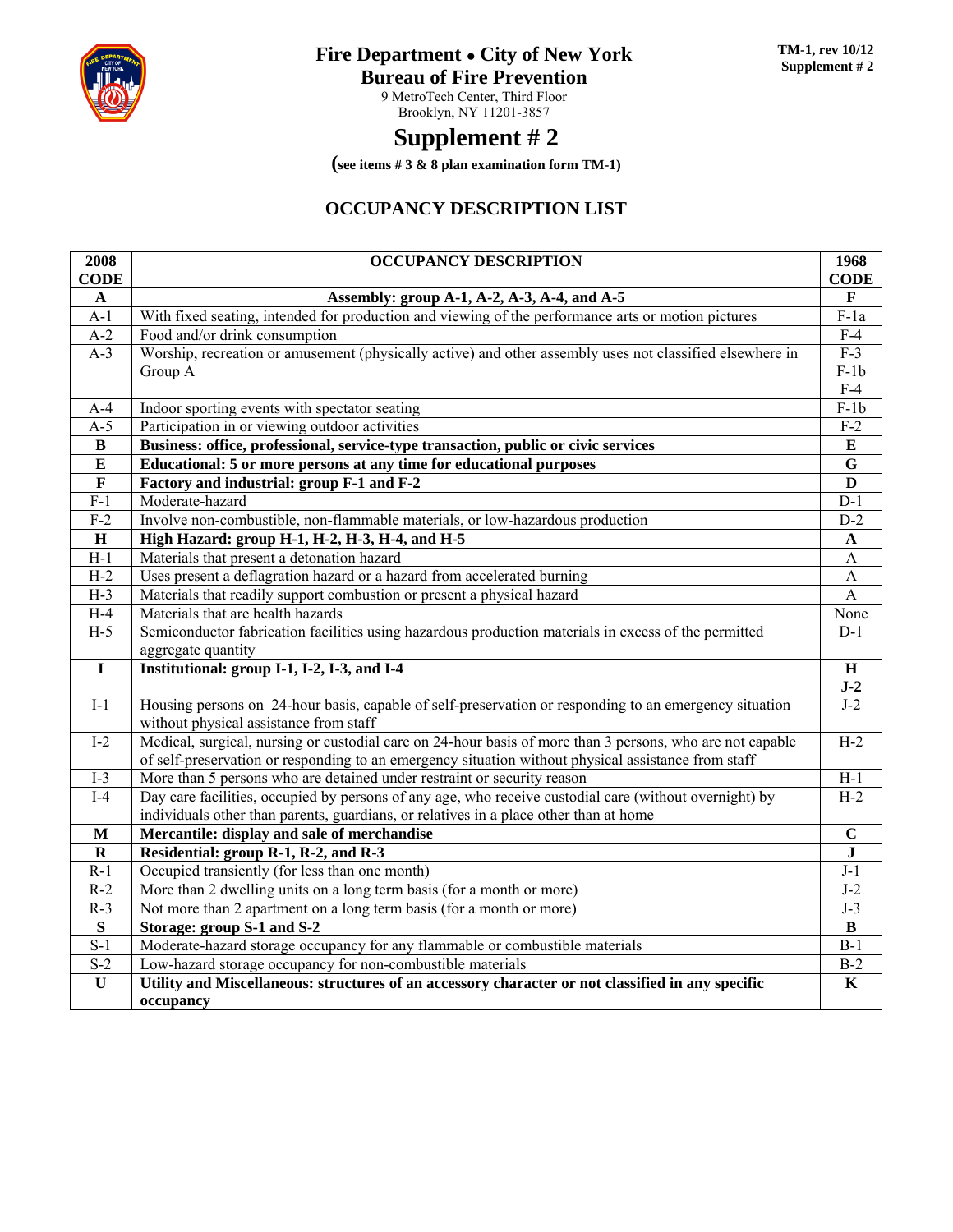# **Supplement # 3**

**(see item # 10 plan examination form TM-1)**

## **DESIGN AND INSTALLATION DOCUMENTS (FC 105.4)**

#### **Installation types**

- 1. Aerosol products storage facilities
- 2. Aircraft fueling systems
- 3. Ammonia diffusion systems for refrigerating systems using ammonia refrigerant
- 4. Cellulose nitrate film storage facilities
- 5. CNG motor fuel-dispensing systems
- 6. Combustible fibers storage facilities
- 7. Combustible material storage
- 8. Corrosive materials systems and facilities
- 9. Cryogenic fluids systems and facilities
- 10. Dry cleaning systems using Class II and III solvents
- 11. Explosion control systems for certain hazardous materials and special uses
- 12. Explosion (dust) protection systems for combustible metals, metal powders, metal dusts and sulfur
- 13. Explosives
- 14. Fire Alarm Systems (BC 907)
- 15. Fire alarm systems for non-water extinguishing systems and hazardous material storage/handling facilities
- 16. Flammable and combustible liquids systems and facilities
- 17. Flammable gases systems and facilities
- 18. Flammable solids systems and facilities
- 19. Flammable/combustible spraying, dipping or powder-coating systems and facilities
- 20. Flaring systems for refrigerating systems using flammable or toxic or highly toxic refrigerants
- 21. Hazardous materials systems and facilities
- 22. Highly toxic and toxic materials systems and facilities
- 23. High-piled combustible storage areas
- 24. Industrial furnaces
- 25. Liquid motor fuel-dispensing systems
- 26. Liquefied petroleum gas (LPG)
- 27. Medical gas storage rooms
- 28. Non-flammable compressed gases systems and facilities
- 29. Non-water fire extinguishing systems
- 30. Organic coating manufacturing process facilities
- 31. Organic peroxides storage and facilities
- 32. Oxidizer systems and facilities
- 33. Oxygen-fuel gas systems
- 34. Private fire hydrant systems
- 35. Pyrophoric materials systems and facilities
- 36. Pyroxylin plastics systems and facilities
- 37. Semiconductor fabrication facilities
- 38. Sprinkler systems as required by Fire Code
- 39. Treatment systems for refrigerating systems using toxic or highly toxic refrigerants
- 40. Unstable (Reactive) materials systems and facilities
- 41. Water-mist fire extinguishing systems
- 42. Water-reactive solids and liquids systems and facilities

#### **EMERGENCY PREPAREDNESS PLANS (Fire Code Chapter 4)**

- Emergency action plan
- Fire protection plan
- Fire safety and evacuation plan